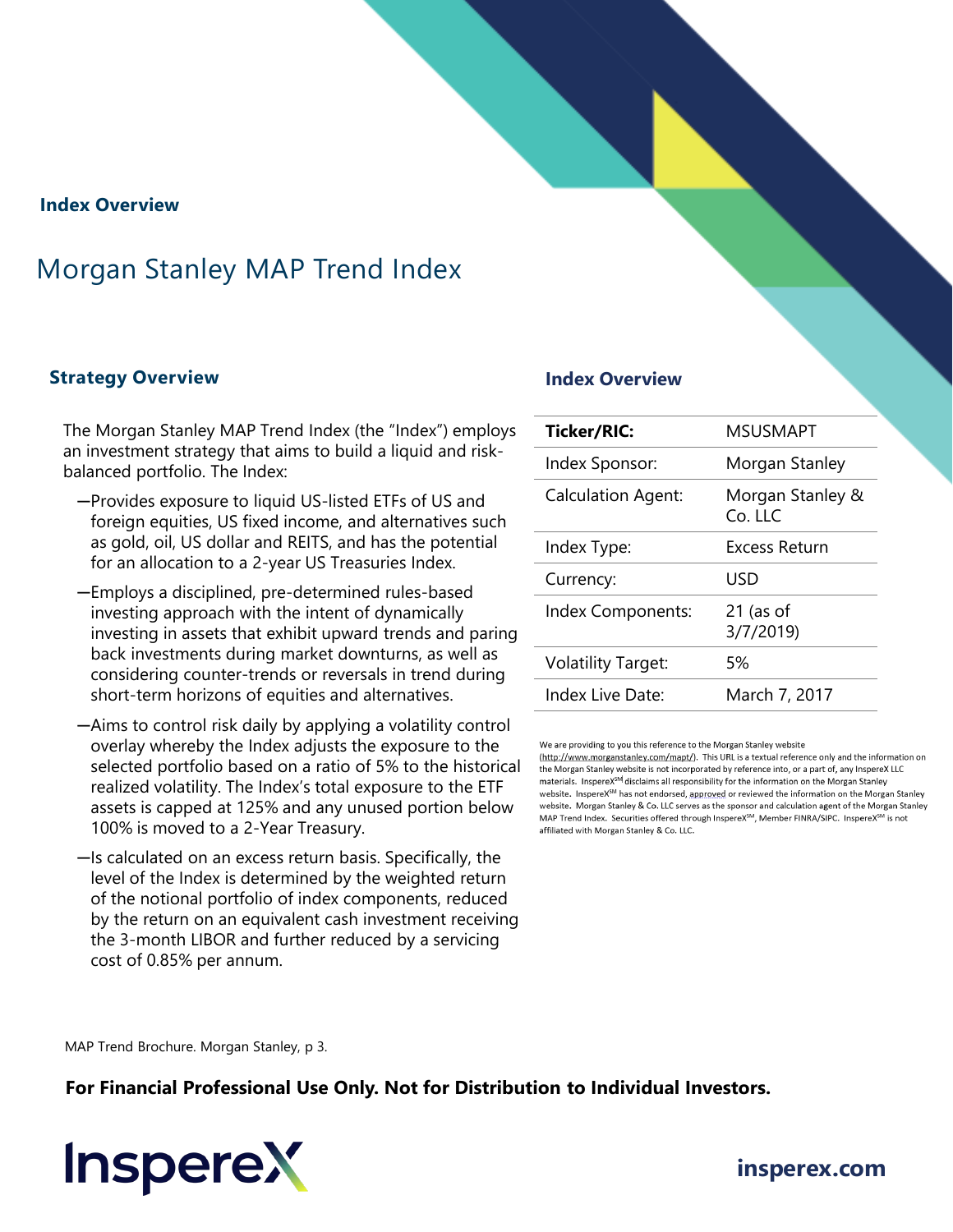# Morgan Stanley MAP Trend Index

# **Why Is Dynamic Allocation Important? Index Components\***

In different market environments, dynamic allocation can help to achieve more steady returns as the allocation to each asset will be adjusted across different parts of a market cycle. With dynamic allocation, the Index is able to react to changes in market conditions over time and aims for more stable returns.

### **Implementing a Trend-Following Investment Strategy**

The trend-following investment philosophy means "cut your losses" and "let your profits run on." Developed by an English political economist, David Ricardo, in the 1700s, this investment style is largely behavioral according to price movements and market uptrends and downtrends.<sup>1</sup>

|                                                     |             | <b>MAX</b>               |
|-----------------------------------------------------|-------------|--------------------------|
| <b>ASSET CLASS/ETF</b>                              |             | <b>TICKER ALLOCATION</b> |
| <b>EQUITIES</b>                                     |             |                          |
| <b>CORE</b>                                         |             |                          |
| <b>SPDR S&amp;P 500</b>                             | SPY         | 25%                      |
| PowerShares QQQQ ETF                                | QQQ         | 25%                      |
| iShares Russell 2000                                | <b>IWM</b>  | 25%                      |
| <b>iShares MSCI EAFE</b>                            | <b>EFA</b>  | 5%                       |
| iShares MSCI Emerging Markets                       | EEM         | 5%                       |
| <b>OTHERS</b>                                       |             |                          |
| iShares NASDAQ Biotechnology                        | <b>IBB</b>  | 5%                       |
| iShares Edge MSCI Minimum Volatility USA            | <b>USMV</b> | 5%                       |
| iShares Select Dividend                             | <b>DVY</b>  | 3%                       |
| <b>FIXED INCOME</b>                                 |             |                          |
| <b>CORE</b>                                         |             |                          |
| iShares 20+ Year Treasury Bond                      | <b>TLT</b>  | 25%                      |
| iShares 7-10 Year Treasury Bond                     | IEF         | 25%                      |
| iShares iBoxx High-Yield Corporate Bond             | <b>HYG</b>  | 25%                      |
| iShares iBoxx Investment Grade Corporate Bond       | <b>LQD</b>  | 5%                       |
| iShares Core US Aggregate Bond                      | AGG         | 5%                       |
| <b>OTHERS</b>                                       |             |                          |
| iShares JPMorgan USD Emerging Markets Bond          | <b>EMB</b>  | 5%                       |
| iShares TIPS Bond                                   | TIP         | 5%                       |
| iShares US Preferred Stock                          | PFF         | 3%                       |
| <b>ALTERNATIVES</b>                                 |             |                          |
| <b>SPD Gold Shares</b>                              | <b>GLD</b>  | 10%                      |
| Unites States Oil                                   | <b>USD</b>  | 10%                      |
| Vanguard ERIT ETF                                   | <b>VNQ</b>  | 10%                      |
| The PowerShares DV US Dollar Index Bullish Fund UUP |             | 10%                      |
| <b>SHORT TERM TREASURIES</b>                        |             |                          |
| 2-Year US Treasury Index                            |             | 100%                     |

\*As of May 23, 2019.

**For Financial Professional Use Only. Not for Distribution to Individual Investors.** 

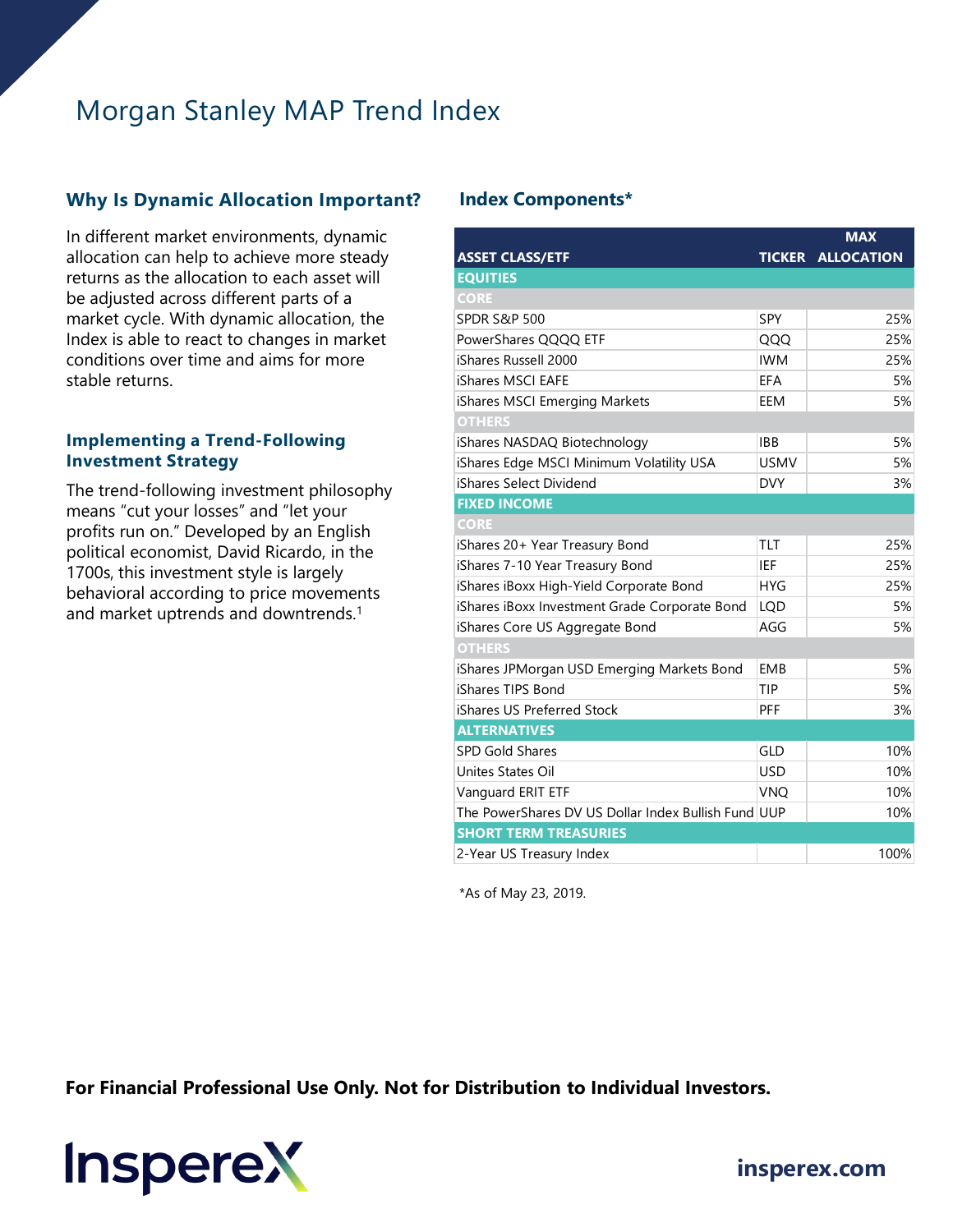# Morgan Stanley MAP Trend Index

# **Index Construction\***



### **Step 1 Compute Risk Budget Weights**

The historical realized volatility of each ETF asset is calculated by giving more weight to more recent data. The risk budget weight for each ETF is proportional to its liquidity-driven maximum allowable exposure and the inverse of it realized volatility. **More weight is given to lower-volatility assets and vice versa. Risk budget weights are normalized at 100%.**

### **Step 2 Analyze Asset Price Trends**

Each day, the recent price trend of each ETF is monitored by comparing the current ETF price to its short-term and long-term exponential moving averages. **A range from 0 to 1 is the average of a long-term and short-term measure, with smoothing** if necessary.

### **Step 3 Determining Portfolio Weights**

Trend signals from Step 2 are combined with normalized risk budget weights from Step 1 to derive the portfolio weights and each ETF is assigned this weight. Any remaining weight is assigned to the 2-Year US Treasury Index, such that the total assigned weights sum 100%.

### **Step 4 Applying Volatility Target**

On a daily basis, a volatility control overlay is applied whereby the Index adjusts the exposure to the selected portfolio based on a ratio of 5% to the historical realized volatility. The index's total exposure to the ETF assets is capped at 125%. Any unused portion below 100% is allocated to the 2-Year US Treasury.

### **Calculating the Index Value**

Is calculated on an excess return basis. Specifically, the level of the Index is determined by the weighted return of the notional portfolio of index components, reduced by the return on an equivalent cash investment receiving the 3 month LIBOR and further reduced by a servicing cost of 0.85% per annum.

**For Financial Professional Use Only. Not for Distribution to Individual Investors.**